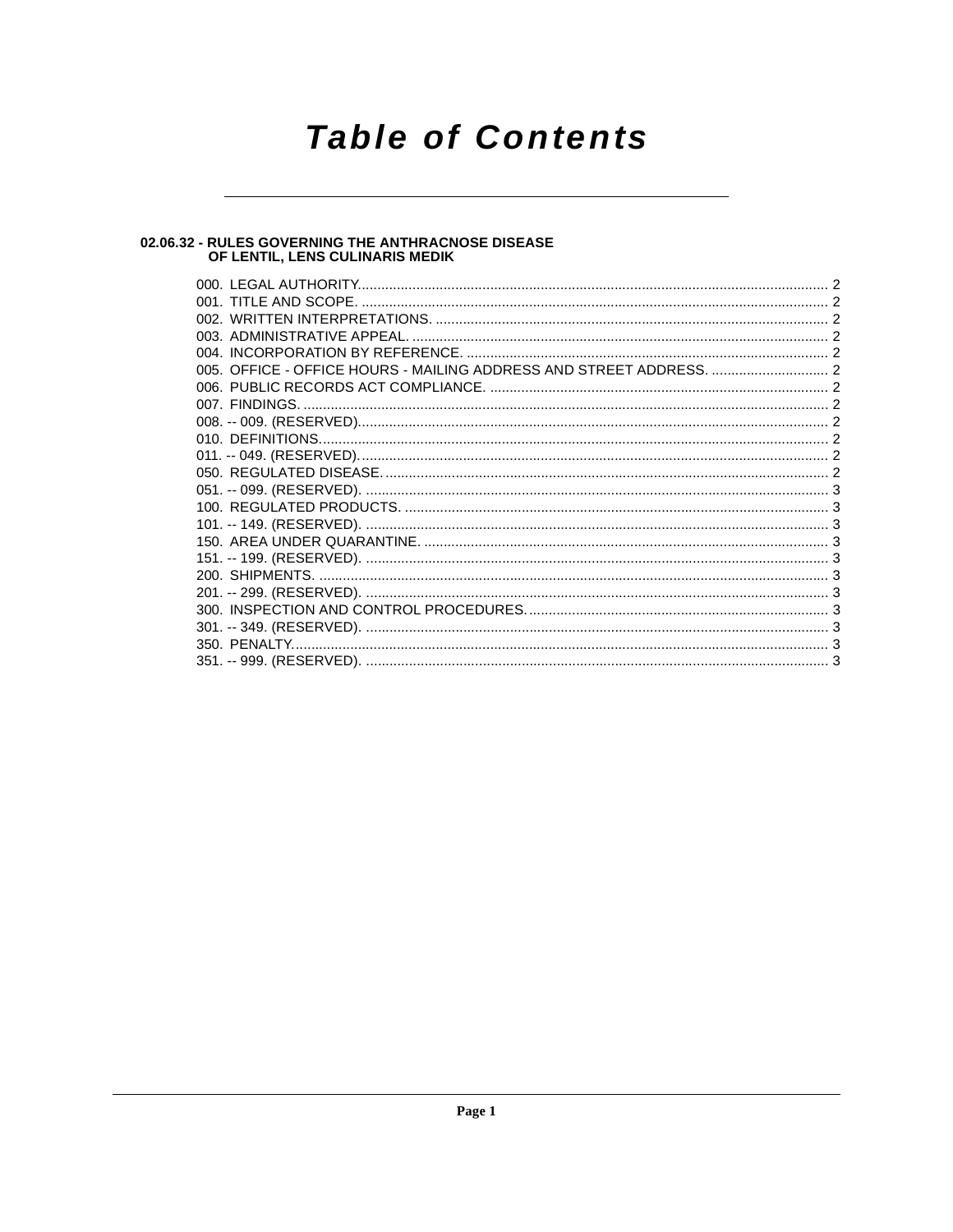#### **IDAPA 02 TITLE 06 CHAPTER 32**

#### **02.06.32 - RULES GOVERNING THE ANTHRACNOSE DISEASE OF LENTIL, LENS CULINARIS MEDIK**

#### <span id="page-1-1"></span><span id="page-1-0"></span>**000. LEGAL AUTHORITY.**

<span id="page-1-2"></span>

|      | This chapter is adopted under the legal authority of Title 22, Chapter 20, Idaho Code. | $(5-3-03)$ |
|------|----------------------------------------------------------------------------------------|------------|
| 001. | <b>TITLE AND SCOPE.</b>                                                                |            |
|      |                                                                                        |            |

**01.** Title. The title of this chapter is "Rules Concerning the Anthracnose Disease of Lentil, Lens (3-24-95) Culinaris Medik".

**02. Scope**. This chapter has the following scope: these rules prohibit the importation of regulated products into the state of Idaho from areas under quarantine, provide inspection and control procedures, enforcement<br>nowers, and penalty provisions. (3-24-95) powers, and penalty provisions.

#### <span id="page-1-3"></span>**002. WRITTEN INTERPRETATIONS.**

There are no written interpretations of these rules. (3-24-95)

#### <span id="page-1-4"></span>**003. ADMINISTRATIVE APPEAL.**

There is no provision for administrative appeal before the Department of Agriculture under this chapter. Hearing and appeal rights are pursuant to Title 67. Chapter 52. Idaho Code. (3-24-95) appeal rights are pursuant to Title 67, Chapter 52, Idaho Code.

#### <span id="page-1-5"></span>**004. INCORPORATION BY REFERENCE.**

There are no documents incorporated by reference in this chapter. (5-3-03)

#### <span id="page-1-6"></span>**005. OFFICE - OFFICE HOURS - MAILING ADDRESS AND STREET ADDRESS.**

**01. Office Hours**. Office hours are 8 a.m. to 5 p.m. Mountain Time, Monday through Friday, except designated by the State of Idaho. (5-3-03) holidays designated by the State of Idaho.

**02.** Mailing Address. The mailing address for the central office is Idaho State Department of are, P.O. Box 790, Boise, Idaho 83701. (5-3-03) Agriculture, P.O. Box  $790$ , Boise, Idaho  $83701$ .

**03. Street Address**. The central office is located at 2270 Old Penitentiary Road, Boise, Idaho 83712.  $(5-3-03)$ 

#### <span id="page-1-7"></span>**006. PUBLIC RECORDS ACT COMPLIANCE.**

These rules are public records available for inspection and copying at the Department and the State Law Library.  $(5-3-03)$ 

#### <span id="page-1-8"></span>**007. FINDINGS.**

Anthracnose is detrimental to the production of lentils and since it can be seed-borne, these rules serve to provide Idaho growers with a seed free of this disease. The adoption of this rule serves to prevent the establishment of the fungal disease known as anthracnose into the state. (5-3-03) fungal disease known as anthracnose into the state.

#### <span id="page-1-9"></span>**008. -- 009. (RESERVED).**

#### <span id="page-1-13"></span><span id="page-1-10"></span>**010. DEFINITIONS.**

The Idaho Department of Agriculture adopts the definitions set forth in Section 22-2005, Idaho Code. (5-3-03)

#### <span id="page-1-11"></span>**011. -- 049. (RESERVED).**

#### <span id="page-1-14"></span><span id="page-1-12"></span>**050. REGULATED DISEASE.**

The anthracnose disease of lentil, caused by the fungi identified as Colletotrichum truncatum (Schwein) Andrus &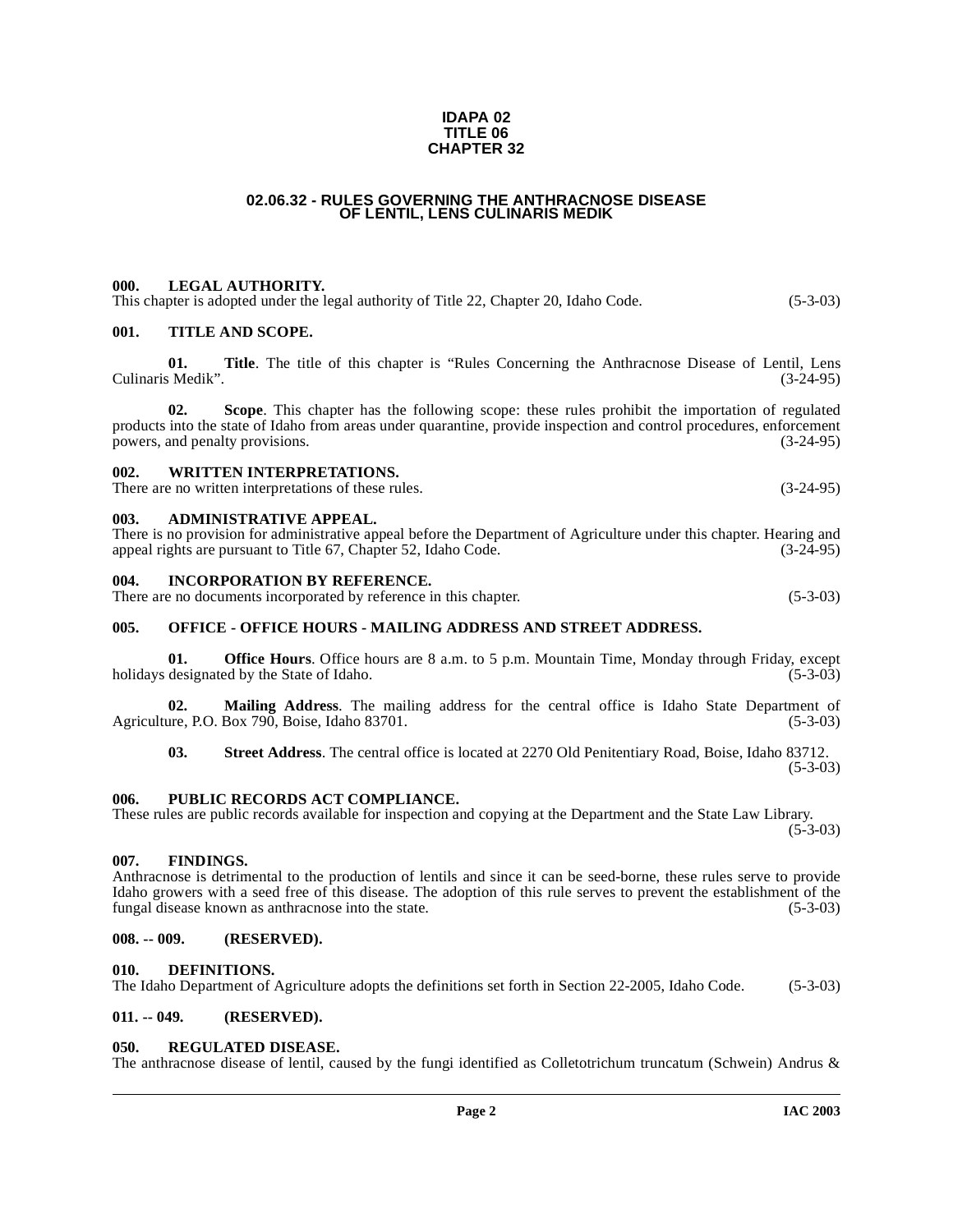W.D. Moore and Colletotrichum destructivum. (3-24-95)

#### <span id="page-2-0"></span>**051. -- 099. (RESERVED).**

#### <span id="page-2-15"></span><span id="page-2-1"></span>**100. REGULATED PRODUCTS.**

The seeds and vegetative parts of lentil, Vicia sp., faba beans, peas, Tangier pea, vetch, and other host of the regulated disease. (3-24-95) disease.  $(3-24-95)$ 

#### <span id="page-2-2"></span>**101. -- 149. (RESERVED).**

#### <span id="page-2-11"></span><span id="page-2-3"></span>**150. AREA UNDER QUARANTINE.**

The Canadian provinces of Manitoba and Saskatchewan and all states and territories of the United States and foreign countries known to have confirmed the presence of the anthracnose of lentil. (3-24-95) countries known to have confirmed the presence of the anthracnose of lentil.

#### <span id="page-2-4"></span>**151. -- 199. (RESERVED).**

#### <span id="page-2-16"></span><span id="page-2-5"></span>**200. SHIPMENTS.**

No person shall import any regulated products into Idaho for planting purposes from any area under quarantine.

(3-24-95)

#### <span id="page-2-6"></span>**201. -- 299. (RESERVED).**

#### <span id="page-2-13"></span><span id="page-2-7"></span>**300. INSPECTION AND CONTROL PROCEDURES.**

<span id="page-2-14"></span>**01.** Inspection. The Department may inspect any regulated product or planting of regulated products during any time of the year to determine if the regulated disease is present therein. If the Department finds that any regulated product or planting of the same is infected or otherwise in violation of these rules, it shall direct the control and/or the eradication of the infection. (3-24-95) and/or the eradication of the infection.

**02. Control**. The control and/or the eradication methods shall be only those approved by the Director, at the expense of the owner, and may include but are not limited to:  $(3-24-95)$ shall be at the expense of the owner, and may include but are not limited to:

<span id="page-2-12"></span>**a.** Any infected regulated product shall be destroyed. (3-24-95)

**b.** The infected crop shall be sprayed with fungicide(s) registered with the United States mental Protection Agency and the state of Idaho. (3-24-95) Environmental Protection Agency and the state of Idaho.

**c.** Any infested field shall not be planted to any regulated products cited in Section 100. (3-24-95)

**d.** Volunteer regulated products cited in Section 100 growing in any infested field shall be destroyed hod(s) approved by the Director. by a method(s) approved by the Director.

#### <span id="page-2-8"></span>**301. -- 349. (RESERVED).**

#### <span id="page-2-9"></span>**350. PENALTY.**

Any person violating the provisions of these rules shall be subject to the penalty provisions of Title 22, Chapter 20, Idaho Code. (5-3-03) Idaho Code. (5-3-03)

#### <span id="page-2-10"></span>**351. -- 999. (RESERVED).**